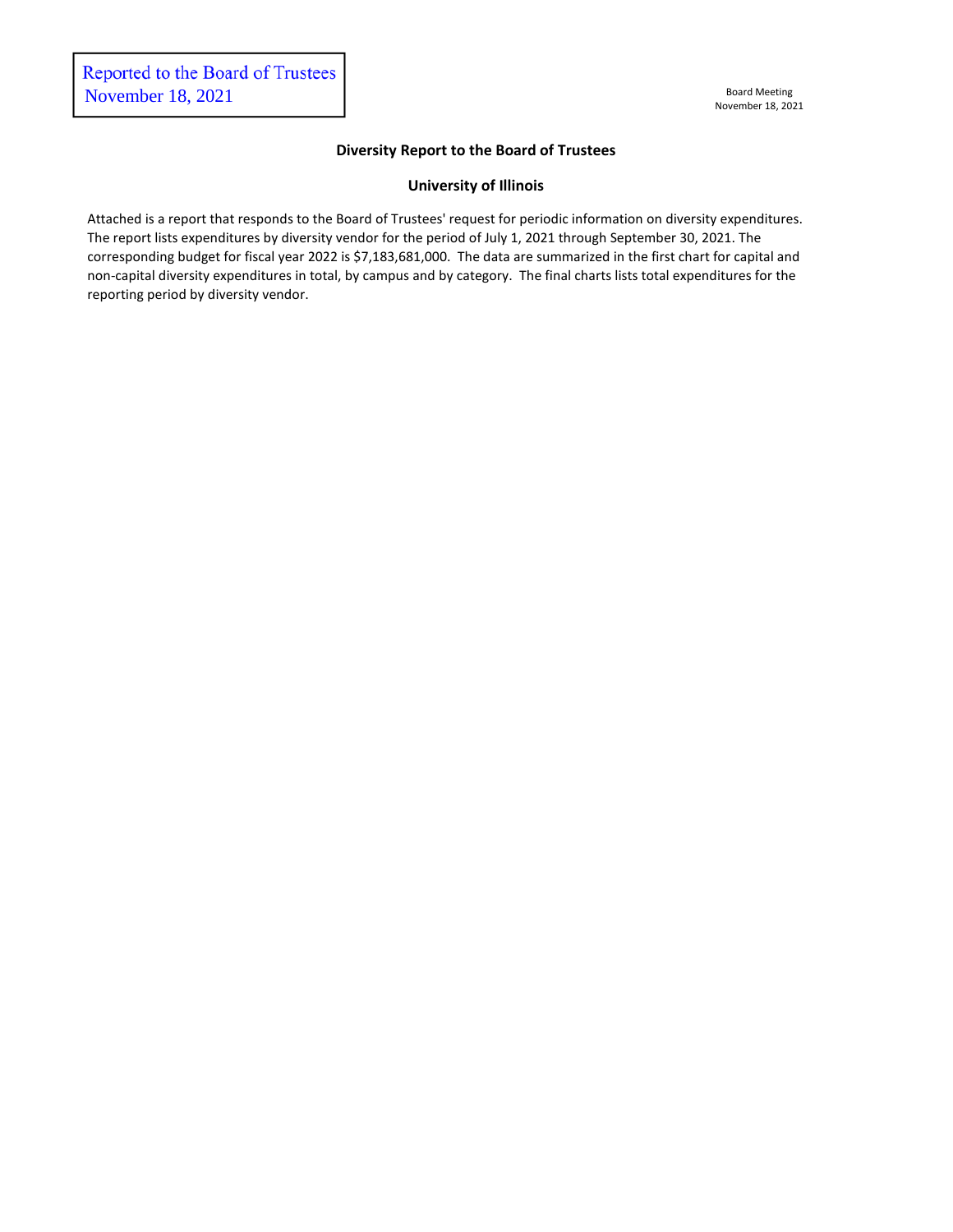|                   | YEAR OVER YEAR RELATIVE QUARTER DIVERSE SPEND COMPARISON |              |
|-------------------|----------------------------------------------------------|--------------|
|                   |                                                          |              |
|                   |                                                          |              |
| \$100,000,000.00  |                                                          |              |
|                   |                                                          |              |
|                   |                                                          |              |
| \$80,000,000.00   |                                                          |              |
|                   |                                                          |              |
| \$60,000,000.00   |                                                          |              |
|                   |                                                          |              |
|                   |                                                          |              |
| \$40,000,000.00   |                                                          |              |
|                   |                                                          |              |
|                   |                                                          |              |
| \$20,000,000.00   |                                                          |              |
|                   |                                                          |              |
| \$0.00            |                                                          |              |
|                   | <b>FY21</b>                                              | <b>FY22</b>  |
| IFY22Q1<br>FY21Q1 | \$27,344,200                                             | \$34,840,525 |
|                   |                                                          |              |
|                   |                                                          |              |
|                   |                                                          |              |
|                   |                                                          |              |

| ITOTAI FXPFNSF BUDGFT          | \$7.183.681.000.00 |
|--------------------------------|--------------------|
| ITOTAL BUDGET SUBJECT TO GOAL* |                    |

| <b>IFY22Q1 DIVERSE SPEND</b>                        | \$34,840,524.56 |
|-----------------------------------------------------|-----------------|
| <b>XEVOO BEB EVELIBEIONIC CEUL TO BE EIN ALIZEB</b> |                 |

\*FY22 BEP EXEMPTIONS STILL TO BE FINALIZED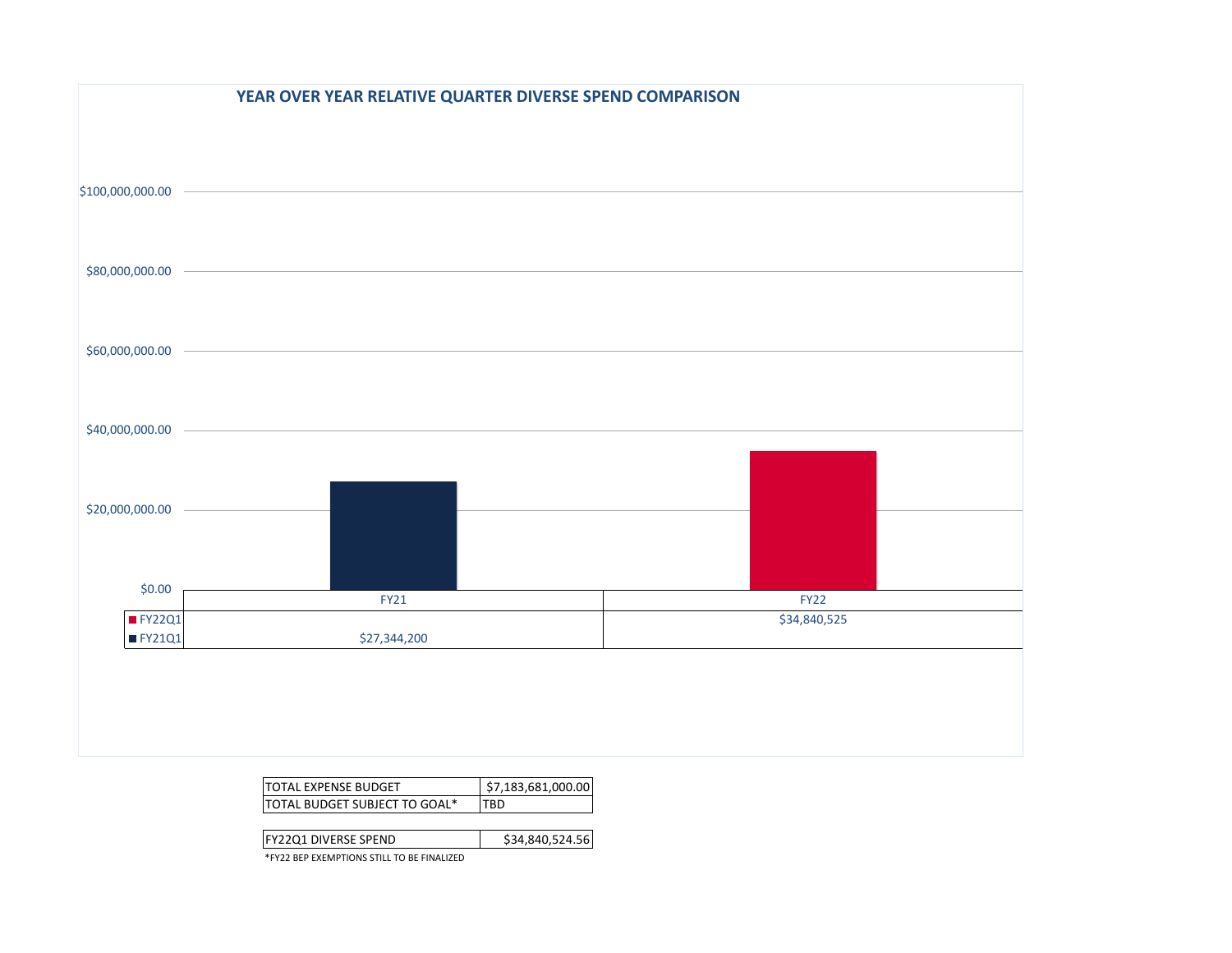

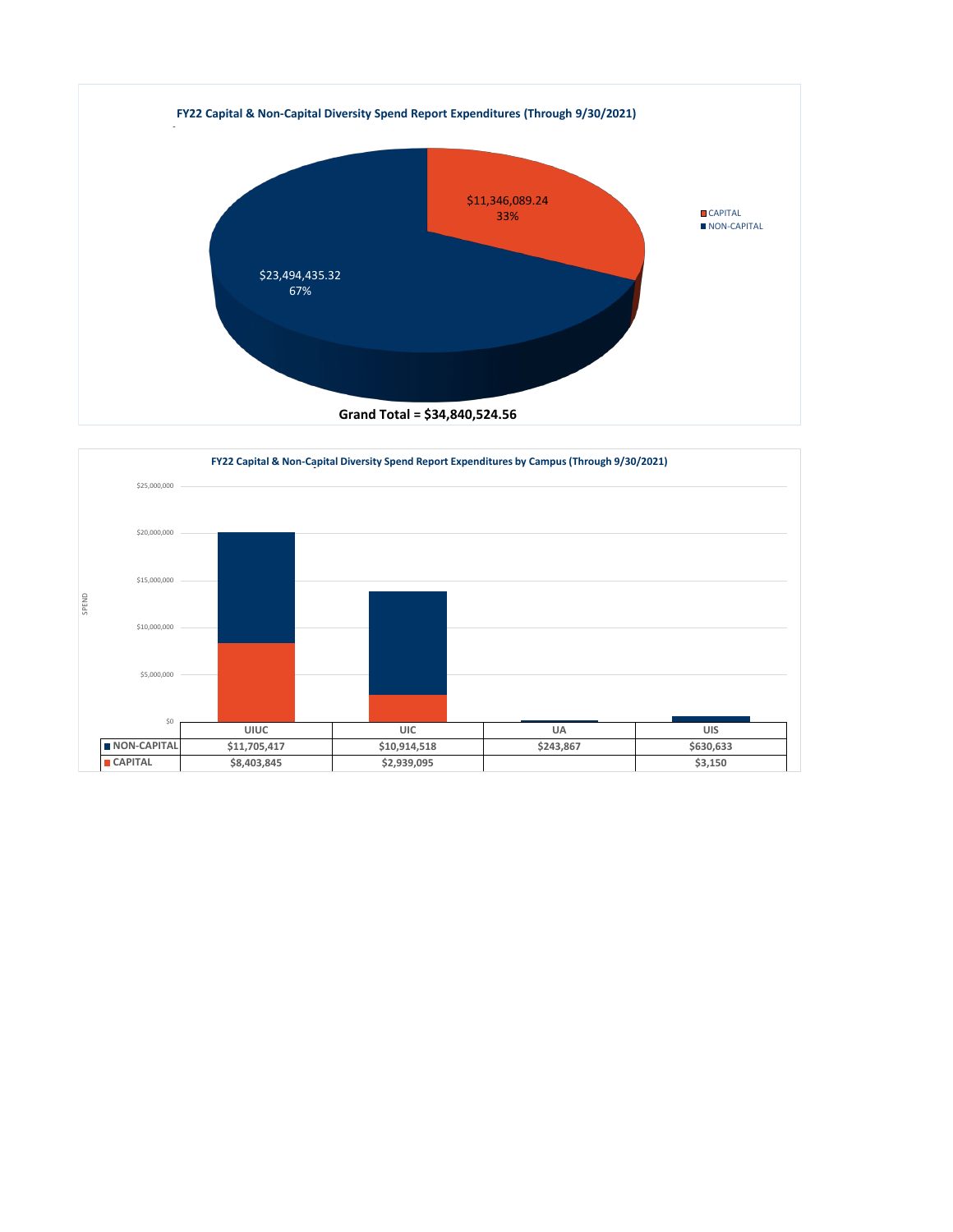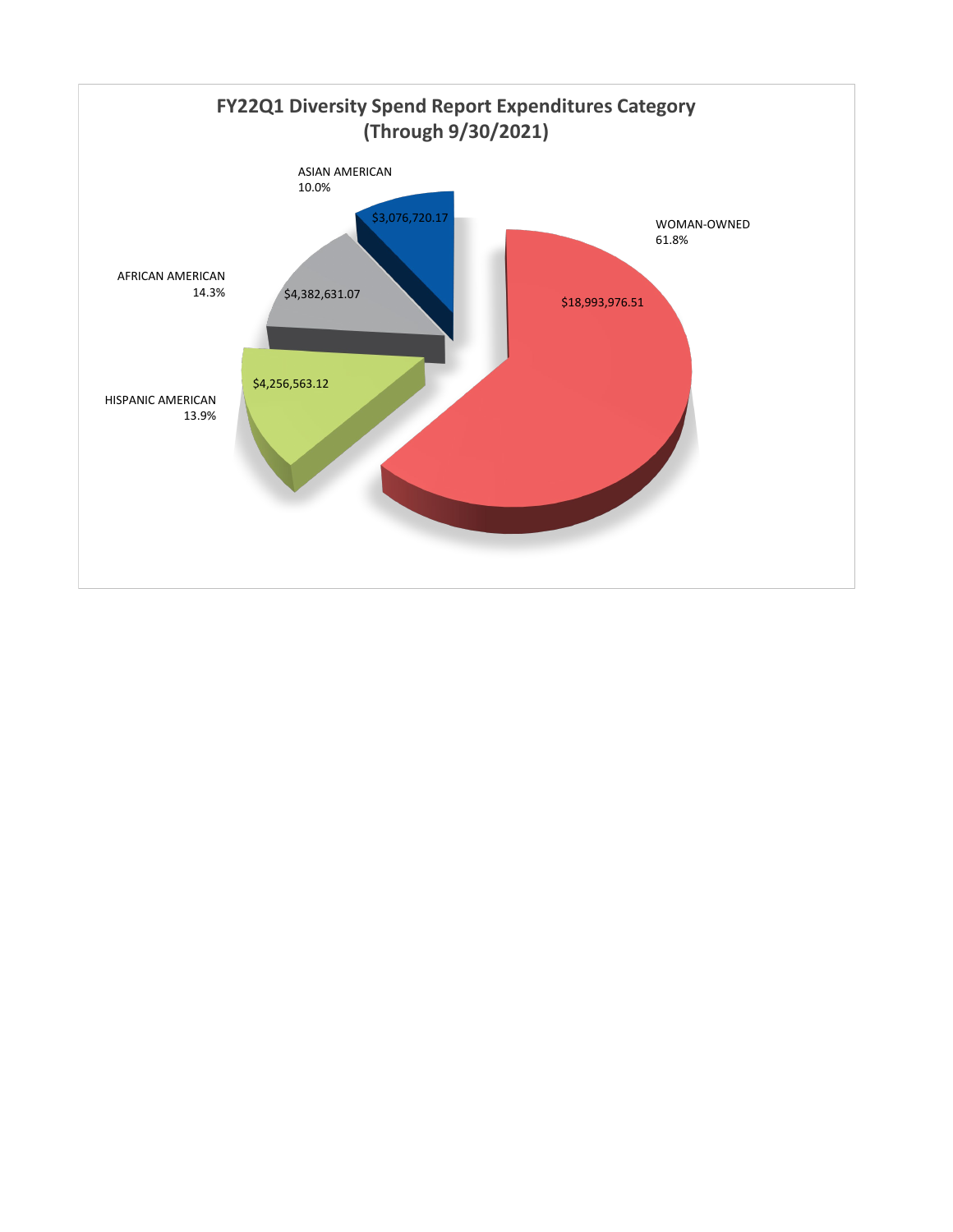| <b>VENDOR NAME</b>                                         | Certification-                       | <b>FY22 Q1</b> | FY22 (Through  |
|------------------------------------------------------------|--------------------------------------|----------------|----------------|
|                                                            | Category                             |                | 9/30/2021)     |
| INDUSTRIAL AND UTILITY SUPPLY LTD/INDUSTRIAL ELECTRIC SUPP | AFRICAN AMERICAN                     | 1,084,191      | 1,084,191      |
| CG CONSTRUCTION SUPPLY COMPANY INC                         | AFRICAN AMERICAN                     | 299,756        | 299,756        |
| NEW BEGINNINGS CONTRACTORS INCORPORATED                    | AFRICAN AMERICAN                     | 280,341        | 280,341        |
| LAMBENT RISK MANAGEMENT SERVICES, INC                      | AFRICAN AMERICAN                     | 255,765        | 255,765        |
| M CANNON ROOFING CO LLC                                    | AFRICAN AMERICAN                     | 237,690        | 237,690        |
| <b>VEYA INC</b>                                            | AFRICAN AMERICAN                     | 201,088        | 201,088        |
| JP EXCAVATING AND TRUCKING                                 | AFRICAN AMERICAN                     | 166,061        | 166,061        |
| VOLUNTEER SUPPLY INDUSTRIES LTD                            | AFRICAN AMERICAN                     | 146,230        | 146,230        |
| F J ROBINSONS CONTRACTING                                  | AFRICAN AMERICAN                     | 131,306        | 131,306        |
| ENVIRONMENTAL DESIGN INTERNATIONAL INC                     | <b>AFRICAN AMERICAN</b>              | 127,864        | 127,864        |
| MAINTENANCE SOLUTIONS INC                                  | AFRICAN AMERICAN                     | 124,823        | 124,823        |
| WALKERHEALTHCAREIT                                         | AFRICAN AMERICAN                     | 103,840        | 103,840        |
| PROFESSIONAL ELEVATOR SERVICES INC                         | AFRICAN AMERICAN                     | 98,315         | 98,315         |
| <b>EXPRESS ELECTRIC SUPPLY</b>                             | AFRICAN AMERICAN                     | 94,491         | 94,491         |
| NATIONAL HVACDBA NATIONAL INSULATION INC                   | AFRICAN AMERICAN                     | 82,054         | 82,054         |
| MITCHELL & TITUS, LLP                                      | AFRICAN AMERICAN                     | 74,900         | 74,900         |
| SUPPLIED INDUSTRIAL SOLUTIONS INC                          | AFRICAN AMERICAN                     | 67,560         | 67,560         |
| PREMIER STAFFING SOURCE INC                                | AFRICAN AMERICAN                     | 66,317         | 66,317         |
| ANCHOR STAFFING INC                                        | AFRICAN AMERICAN                     | 63,598         | 63,598         |
| PRODUCTION DISTRIBUTION COMPANIES                          | AFRICAN AMERICAN                     | 63,565         | 63,565         |
| DAVIS DAVIS GENERAL CONSTRUCTION AND CONCRETE INC          | AFRICAN AMERICAN                     | 60,268         | 60,268         |
| INTERNATIONAL QUALITY CONTRACTING INC                      | AFRICAN AMERICAN                     | 55,265         | 55,265         |
| CALL FLAWLESS INC                                          | AFRICAN AMERICAN                     | 51,308         | 51,308         |
| MOODY NOLAN INCORPORATED                                   | AFRICAN AMERICAN                     | 46,302         | 46,302         |
| WEBB ENGINEERING SERVICES INC                              | AFRICAN AMERICAN                     | 38,745         | 38,745         |
| <b>INTER-CITY SUPPLY COMPANY INC</b>                       | AFRICAN AMERICAN                     | 37,841         | 37,841         |
| SLG INNOVATION, INC.                                       | AFRICAN AMERICAN                     | 36,673         | 36,673         |
| ELECTRONIC KNOWLEDGE INTERCHANGE COMPANY                   | AFRICAN AMERICAN                     | 32,050         | 32,050         |
| TANK CONSTRUCTION SUPPLIES LLC                             | AFRICAN AMERICAN                     | 27,331         | 27,331         |
| DUST EM CLEAN MAINTENANCE COMPANY INC                      | AFRICAN AMERICAN                     | 21,629         | 21,629         |
| BENNU CORPORATION/ABILITY ENGINEERING TECHNOLOGY           | AFRICAN AMERICAN                     | 19,657         | 19,657         |
| JC GROUP ILLINOIS LLC<br>UJAMAA CONSTRUCTION INCORPORATED  | AFRICAN AMERICAN<br>AFRICAN AMERICAN | 17,604         | 17,604         |
| MCKISSACK MCKISSACK MIDWEST INC                            | AFRICAN AMERICAN                     | 17,000         | 17,000         |
| HALO SECURITY GROUP, LLC                                   | AFRICAN AMERICAN                     | 16,188         | 16,188         |
| SP MURPHY, INC.                                            | AFRICAN AMERICAN                     | 14,924         | 14,924         |
| THE RODERICK GROUP DBA ARDMORE RODERICK                    | AFRICAN AMERICAN                     | 14,345         | 14,345         |
| <b>MYLEER CORPORATION</b>                                  | AFRICAN AMERICAN                     | 13,293         | 13,293         |
| PAGE SECURITY & INVESTIGATION SERVICES INCORPORATED        | AFRICAN AMERICAN                     | 12,108         | 12,108         |
| MILHOUSE ENGINEERING CONSTRUCTION INC                      | AFRICAN AMERICAN                     | 11,556         | 11,556         |
| <b>ZUBER LAWLER LLP</b>                                    | AFRICAN AMERICAN                     | 9,985<br>8,240 | 9,985<br>8,240 |
| SIERRA GLASS COMPANY                                       | AFRICAN AMERICAN                     | 6,682          | 6,682          |
| EMED MEDICAL COMPANY LLC                                   | AFRICAN AMERICAN                     | 6,637          | 6,637          |
| SELF PRO MOTIONS                                           | AFRICAN AMERICAN                     | 4,000          | 4,000          |
| VICTORY PHARMACY OF DECATUR INC/VICTORY MEDICAL EQUIPMENT  | AFRICAN AMERICAN                     | 3,793          | 3,793          |
| A NEW WAY TO GO DME SUPPLY INC                             | AFRICAN AMERICAN                     |                | 3,120          |
| DAVID MASON ASSOCIATES OF ILLINOIS LTD                     | AFRICAN AMERICAN                     | 3,120<br>2,832 | 2,832          |
| JMC SERV INC/SERVICEMASTER JANITORIAL CLEANING             | AFRICAN AMERICAN                     | 2,750          | 2,750          |
| <b>EVANS ELECTRIC</b>                                      | AFRICAN AMERICAN                     | 2,700          | 2,700          |
| THE BOWA GROUP INC                                         | AFRICAN AMERICAN                     | 2,684          | 2,684          |
| C4 PETROLEUM TRANSPORT INC.                                | AFRICAN AMERICAN                     | 2,655          | 2,655          |
| KATES DETECTIVE & SECURITY AGENCY                          | AFRICAN AMERICAN                     | 2,460          | 2,460          |
| NETA SCIENTIFIC INC                                        | AFRICAN AMERICAN                     | 2,333          | 2,333          |
| E. KING CONSTRUCTION CO., INC.                             | AFRICAN AMERICAN                     | 2,000          | 2,000          |
| <b>BOWA GROUP INCORPORATED</b>                             | AFRICAN AMERICAN                     | 1,691          | 1,691          |
| STITCH ME LLC                                              | AFRICAN AMERICAN                     | 1,240          | 1,240          |
| MARSUZETTE WALKER/DISCOVERY PROMOTIONS AND MERCHANDISING   | AFRICAN AMERICAN                     | 1,066          | 1,066          |
| COMPREHENSIVE CONSTRUCTIVE SOLUTION LLC                    | AFRICAN AMERICAN                     | 900            | 900            |
| LIVEWIRE ELECTRICAL SYSTEMS INCORPORATED                   | AFRICAN AMERICAN                     | 702            | 702            |
| DISCOVERY PROMOTIONS & MERCHANDISING                       | AFRICAN AMERICAN                     | 209            | 209            |
| JAMES PEST CONTROL INCORPORATED                            | AFRICAN AMERICAN                     | 110            | 110            |
|                                                            |                                      |                |                |
|                                                            | <b>TOTAL</b>                         | 4,382,631      | 4,382,631      |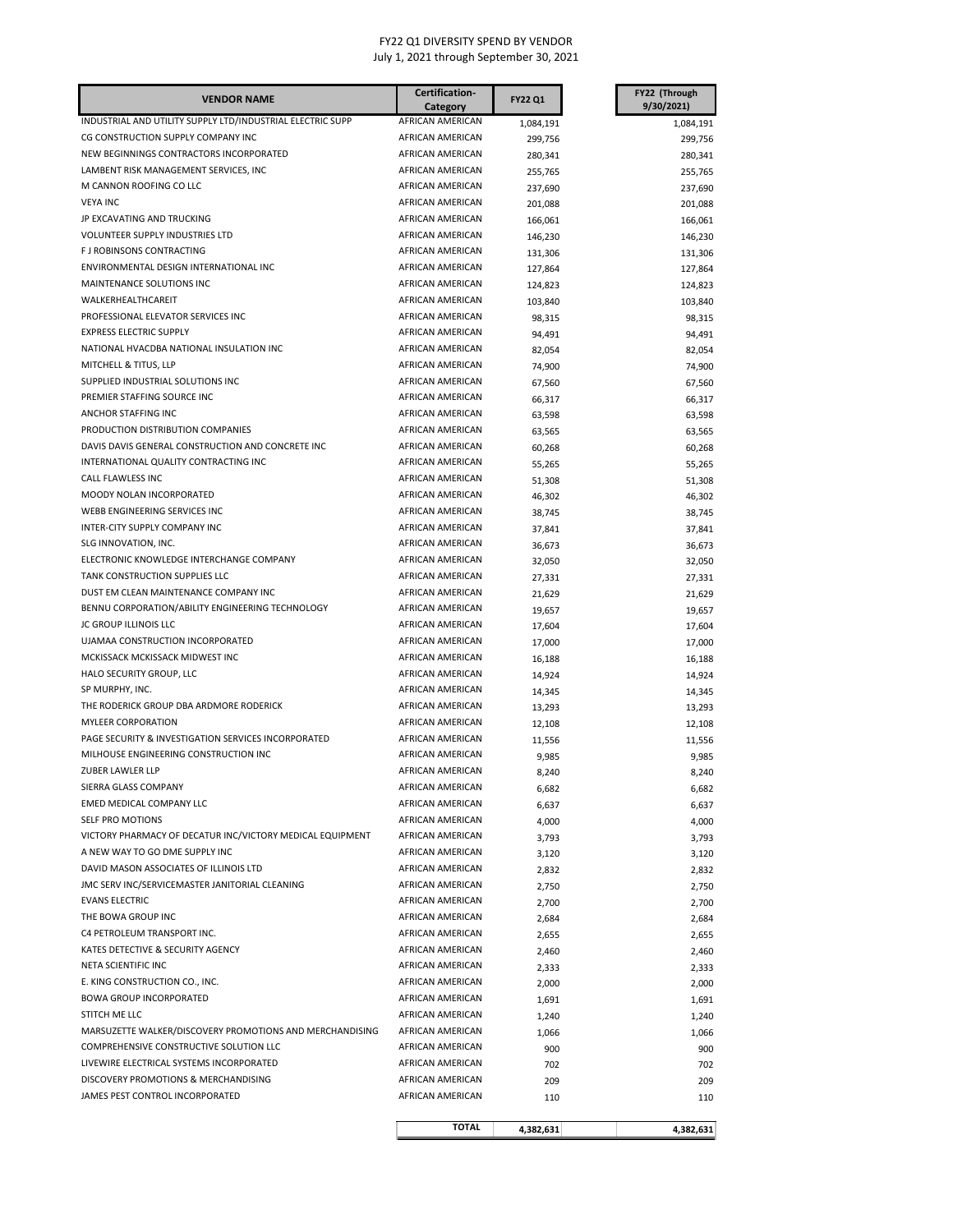# FY22 Q1 DIVERSITY SPEND BY VENDOR

July 1, 2021 through September 30, 2021

| <b>VENDOR NAME</b>                          | <b>Certification-Category</b> | <b>FY22 Q1</b> | FY22 (Through 9/30/2021) |
|---------------------------------------------|-------------------------------|----------------|--------------------------|
| PACE SYSTEMS INC                            | <b>ASIAN AMERICAN</b>         | 2,168,891      | 2,168,891                |
| <b>INDUSTRIA INC</b>                        | <b>ASIAN AMERICAN</b>         | 201,455        | 201,455                  |
| RELIABLE CONTRACTING AND EQUIPMENT CO       | <b>ASIAN AMERICAN</b>         | 77,250         | 77,250                   |
| RTM AND ASSOCIATES INC                      | <b>ASIAN AMERICAN</b>         | 75,235         | 75,235                   |
| RUBINOS AND MESIA ENGINEERS INC             | ASIAN AMERICAN                | 73,904         | 73,904                   |
| MACK CONSTRUCTION SERVICESLLC               | ASIAN AMERICAN                | 70,209         | 70,209                   |
| <b>CCS INTERNATIONAL INC</b>                | ASIAN AMERICAN                | 60,889         | 60,889                   |
| STEARNJOGLEKAR LTD                          | <b>ASIAN AMERICAN</b>         | 58,564         | 58,564                   |
| NEXT GENERATION TECHNOLOGY INC              | ASIAN AMERICAN                | 34,112         | 34,112                   |
| SHEN MILSOM WILKE LLC                       | <b>ASIAN AMERICAN</b>         | 33,676         | 33,676                   |
| RAPTOR INDUSTRIES INC                       | ASIAN AMERICAN                | 28,175         | 28,175                   |
| SNTIAL TECHNOLOGIES INCORPORATED            | ASIAN AMERICAN                | 26,980         | 26,980                   |
| NOVAMED INC                                 | ASIAN AMERICAN                | 26,772         | 26,772                   |
| TRUONG ENTERPRISES INC                      | ASIAN AMERICAN                | 22,345         | 22,345                   |
| AC GENTROL INCORPORATED                     | <b>ASIAN AMERICAN</b>         | 21,709         | 21,709                   |
| SUNRISE HITEK GROUP LLC/SUNRISE DIGITAL     | ASIAN AMERICAN                | 18,365         | 18,365                   |
| <b>LEAD IT CORPORATION</b>                  | ASIAN AMERICAN                | 16,500         | 16,500                   |
| <b>MODE ARCHITECTS PC</b>                   | <b>ASIAN AMERICAN</b>         | 15,810         | 15,810                   |
| RTM ENGINEERING CONSULTANTS LLC             | ASIAN AMERICAN                | 11,753         | 11,753                   |
| <b>EKLA CORPORATION</b>                     | <b>ASIAN AMERICAN</b>         | 10,290         | 10,290                   |
| JADE MECHANICAL SERVICES LLC                | ASIAN AMERICAN                | 7,515          | 7,515                    |
| TERRY GUEN DESIGN ASSOCIATES INC            | <b>ASIAN AMERICAN</b>         | 4,860          | 4,860                    |
| CRYSTAL CHEM INCORPORATED                   | <b>ASIAN AMERICAN</b>         | 4,107          | 4,107                    |
| DAS CONSULTING SERVICES LLC                 | ASIAN AMERICAN                | 1,694          | 1,694                    |
| VIVA USA INCORPORATED                       | ASIAN AMERICAN                | 1,538          | 1,538                    |
| HR SUPPORT INC                              | ASIAN AMERICAN                | 1,500          | 1,500                    |
| NAYYAR NAYYAR INTERNATIONAL INC             | ASIAN AMERICAN                | 1,000          | 1,000                    |
| BEARINGS AND INDUSTRIAL SUPPLY CO INC       | <b>ASIAN AMERICAN</b>         | 719            | 719                      |
| VALDES, LLC                                 | <b>ASIAN AMERICAN</b>         | 497            | 497                      |
| HANSON INFORMATION SYSTEMS INCORPORATED     | ASIAN AMERICAN                | 328            | 328                      |
| HI-TEK ENVIRONMENTAL INC/STAT ANALYSIS CORP | ASIAN AMERICAN                | 80             | 80                       |
|                                             |                               |                |                          |
|                                             | <b>TOTAL</b>                  | 3,076,720      | 3,076,720                |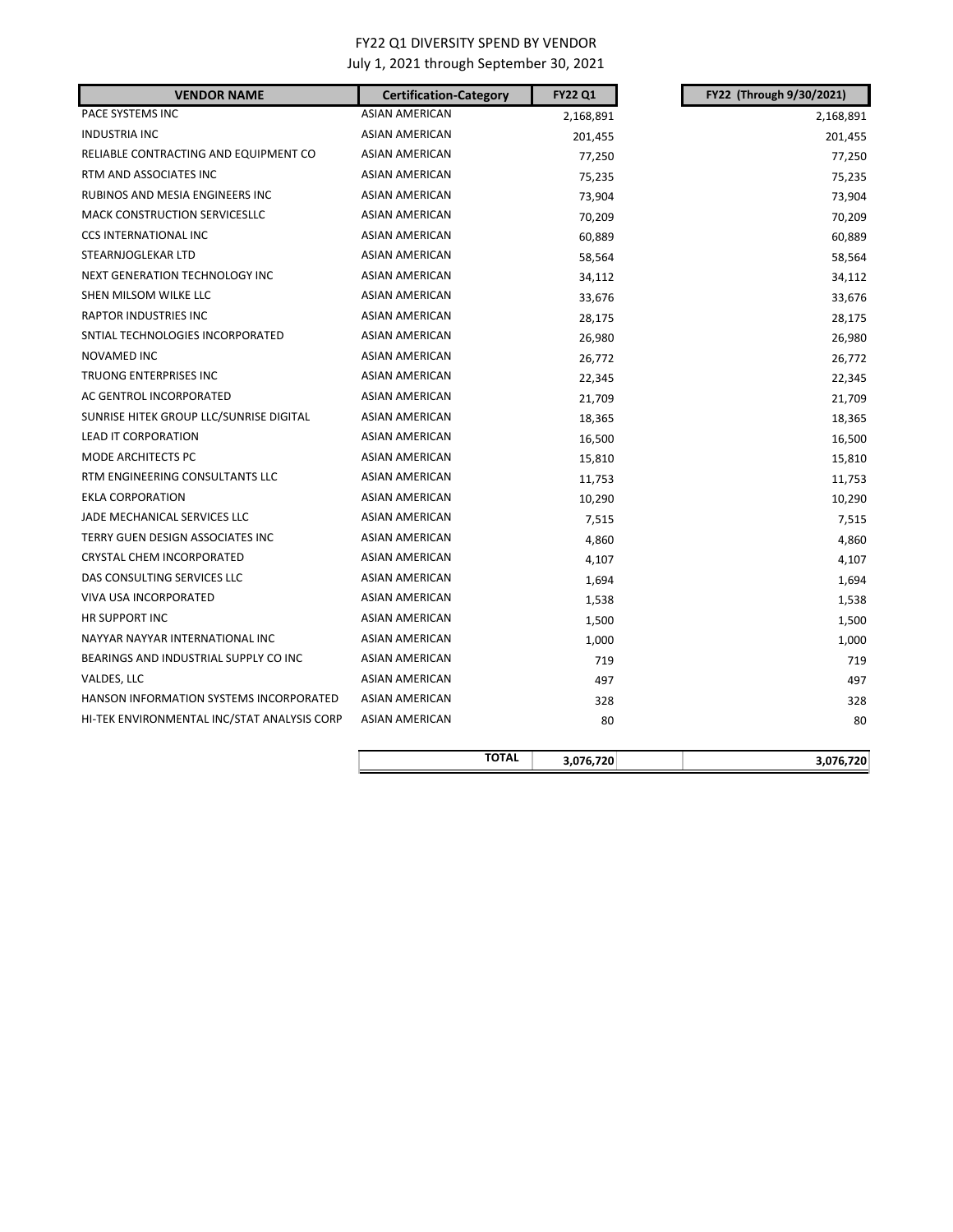## FY22 Q1 DIVERSITY SPEND BY VENDOR

July 1, 2021 through September 30, 2021

|                                                           | Certification-           |                | <b>FY22</b>            |
|-----------------------------------------------------------|--------------------------|----------------|------------------------|
| <b>VENDOR NAME</b>                                        | Category                 | <b>FY22 Q1</b> | (Through<br>9/30/2021) |
| VALOR TECHNOLOGIES INCORPORATED                           | HISPANIC AMERICAN        | 1,154,059      | 1,154,059              |
| MONTERREY SECURITY CONSULTANTS INC                        | <b>HISPANIC AMERICAN</b> | 792,374        | 792,374                |
| ACCEL CONSTRUCTION SERVICES GROUP LLC                     | <b>HISPANIC AMERICAN</b> | 493,371        | 493,371                |
| <b>CSI 3000 INC</b>                                       | <b>HISPANIC AMERICAN</b> | 392,798        | 392,798                |
| SPEEDY GONZALEZ LANDSCAPING INC                           | HISPANIC AMERICAN        | 204,038        | 204,038                |
| ESCARPITA CONSTRUCTION COMPANY INC                        | HISPANIC AMERICAN        | 118,938        | 118,938                |
| BAUTISTA ELECTRIC ENTERPRISES INC                         | HISPANIC AMERICAN        | 99,951         |                        |
| RAMIREZ GROUP LLC                                         | HISPANIC AMERICAN        | 95,637         | 99,951<br>95,637       |
| MIDWAY CONTRACTING GROUP LLC                              | HISPANIC AMERICAN        |                | 95,028                 |
| M W POWELL COMPANY                                        | HISPANIC AMERICAN        | 95,028         |                        |
| CRAFT MECHANICAL LLC                                      | <b>HISPANIC AMERICAN</b> | 94,160         | 94,160                 |
| <b>TERRA DEMOLITION</b>                                   | HISPANIC AMERICAN        | 60,818         | 60,818                 |
| MARKET CONTRACTING SERVICES INC                           | HISPANIC AMERICAN        | 50,685         | 50,685                 |
| INFINITY TRANSPORTATION MANAGEMENT LLC                    | <b>HISPANIC AMERICAN</b> | 43,803         | 43,803                 |
| <b>BRANDENBURGER PLUMBING INC</b>                         | HISPANIC AMERICAN        | 37,480         | 37,480                 |
| <b>ARCHITRAVE LTD</b>                                     | <b>HISPANIC AMERICAN</b> | 35,707         | 35,707                 |
| ROYAL SHEET METAL CORPORATION                             | HISPANIC AMERICAN        | 31,823         | 31,823                 |
| DUMEX CONSTRUCTION COMPANY                                | <b>HISPANIC AMERICAN</b> | 30,163         | 30,163                 |
| <b>DURANGO PAINTING</b>                                   | <b>HISPANIC AMERICAN</b> | 28,112         | 28,112                 |
| DRIVE CONSTRUCTION INC                                    |                          | 27,666         | 27,666                 |
|                                                           | <b>HISPANIC AMERICAN</b> | 26,183         | 26,183                 |
| MEP INFRASTRUCTURE SOLUTIONS INCORPORATED                 | HISPANIC AMERICAN        | 26,023         | 26,023                 |
| <b>GLOBAL WATER TECHNOLOGY INC</b>                        | HISPANIC AMERICAN        | 25,581         | 25,581                 |
| MIDWEST MOVING AND STORAGE INC                            | HISPANIC AMERICAN        | 25,550         | 25,550                 |
| WOLF ELECTRICAL SUPPLY COMPANY                            | HISPANIC AMERICAN        | 25,004         | 25,004                 |
| <b>NES INC</b>                                            | HISPANIC AMERICAN        | 22,196         | 22,196                 |
| RL CANNING INCORPORATED                                   | HISPANIC AMERICAN        | 20,832         | 20,832                 |
| <b>GONZALEZ IRON WORKS LLC</b>                            | HISPANIC AMERICAN        | 20,165         | 20,165                 |
| CPMH CONSTRUCTION INC                                     | HISPANIC AMERICAN        | 20,012         | 20,012                 |
| OLD VETERAN CONSTRUCTION INC                              | HISPANIC AMERICAN        | 19,884         | 19,884                 |
| SANCHEZ PAVING COMPANY INC                                | HISPANIC AMERICAN        | 17,864         | 17,864                 |
| PINTO CONSTRUCTION GROUP INC                              | <b>HISPANIC AMERICAN</b> | 15,082         | 15,082                 |
| METAPHRASIS LANGUAGE AND CULTURAL SOLUTIONS LLC           | HISPANIC AMERICAN        | 14,581         | 14,581                 |
| UPTOWN DECORATING CORP                                    | <b>HISPANIC AMERICAN</b> | 13,050         | 13,050                 |
| PMJ ENTERPRISES INC                                       | HISPANIC AMERICAN        | 10,676         | 10,676                 |
| CRISTINA FOODS, INC.                                      | <b>HISPANIC AMERICAN</b> | 9,815          | 9,815                  |
| MILHOUSE CONSTRUCTION INC                                 | HISPANIC AMERICAN        | 8,280          | 8,280                  |
| <b>IBUILDERS CORP</b>                                     | HISPANIC AMERICAN        | 7,380          | 7,380                  |
| NESTBUILDERS INC DBA DBHMS                                | HISPANIC AMERICAN        | 6,675          | 6,675                  |
| MS SEBASTIAN PAINTING INCS                                | HISPANIC AMERICAN        | 6,325          | 6,325                  |
| SANTOS MCLEESE LLC                                        | HISPANIC AMERICAN        | 5,000          | 5,000                  |
| <b>GARCIA AND SONS CONSTRUCTION CO</b>                    | HISPANIC AMERICAN        | 4,500          | 4,500                  |
| <b>GLOBAL MAINTENANCE SOLUTIONS</b>                       | <b>HISPANIC AMERICAN</b> | 4,375          | 4,375                  |
| TRUCK TIRE SALES, INC.                                    | HISPANIC AMERICAN        | 4,262          | 4,262                  |
| PROFASTS INC                                              | HISPANIC AMERICAN        | 3,974          | 3,974                  |
| UNITED SCAFFOLDING INC                                    | HISPANIC AMERICAN        | 3,850          | 3,850                  |
| DYNAMIC HEATING AND PIPING COMPANY                        | HISPANIC AMERICAN        | 1,411          | 1,411                  |
| HEALTH EDUCATION RESEARCH ASSOCIATES INC                  | HISPANIC AMERICAN        | 800            | 800                    |
| US MESSENGER AND LOGISTICS INC/USM LOGISTICS US MESSENGER | HISPANIC AMERICAN        | 271            | 271                    |
| MIRACLE BUSINESS SOLUTIONS LLC                            | HISPANIC AMERICAN        | 203            | 203                    |
| A MAESTRANZI SONS KNIFE SERVICES LLC                      | HISPANIC AMERICAN        | 150            | 150                    |
|                                                           | <b>TOTAL</b>             | 4,256,563      | 4,256,563              |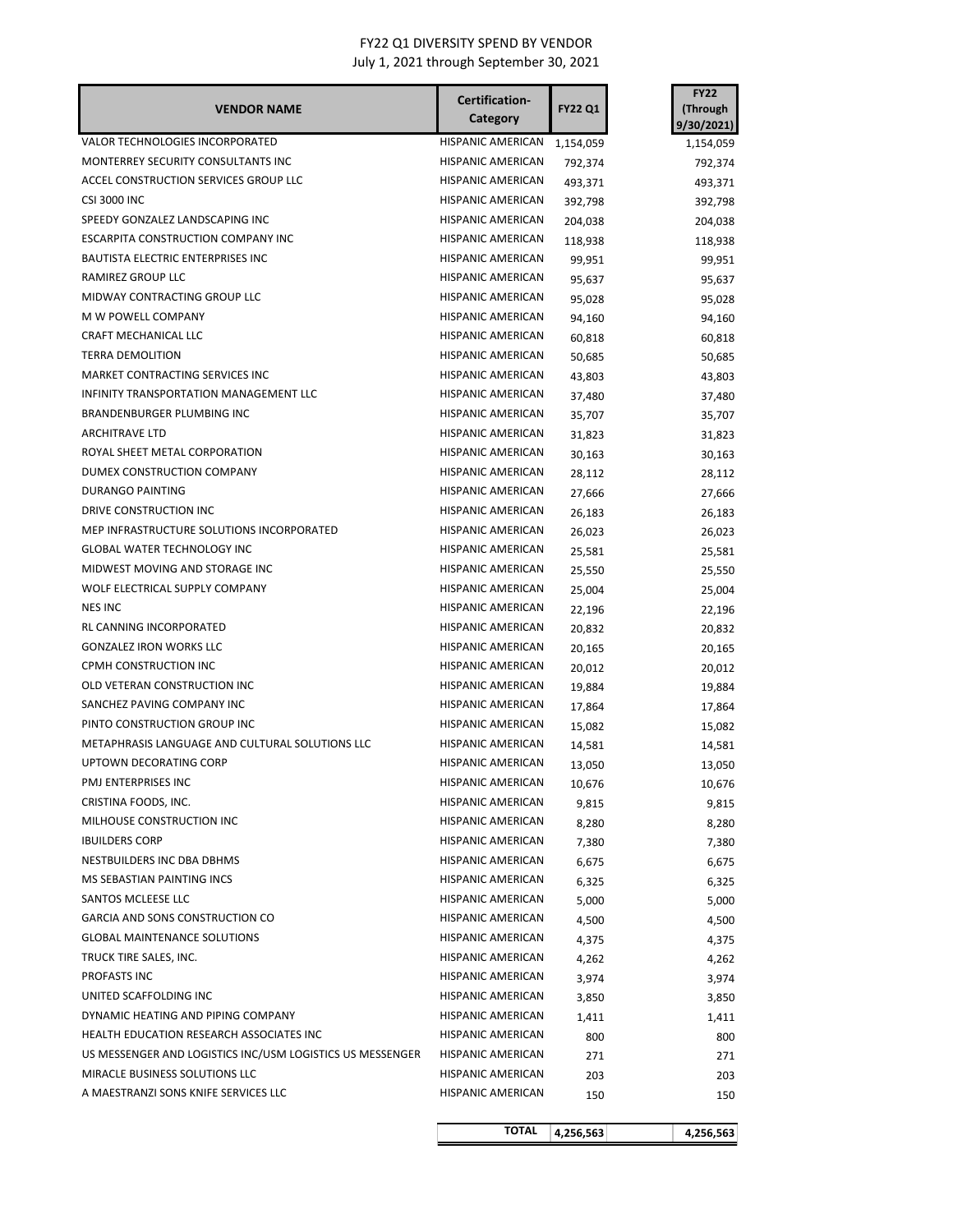| <b>VENDOR NAME</b>                                              | Certification-<br>Category | <b>FY22 Q1</b> | <b>FY22</b><br>(Through<br>9/30/2021) |
|-----------------------------------------------------------------|----------------------------|----------------|---------------------------------------|
| CCC HOLDINGS INCORPORATED/CHICAGO COMMERCIAL CONSTRUCTION       | WOMAN-OWNED                | 3,056,684      | 3,056,684                             |
| FOUND SEARCH MARKETING, LLC.                                    | WOMAN-OWNED                | 1,843,264      | 1,843,264                             |
| PIER GROUP LLC                                                  | WOMAN-OWNED                | 1,226,941      | 1,226,941                             |
| MARSHA L NORRIS DBA MLN ENTERPRISE                              | WOMAN-OWNED                | 1,103,207      | 1,103,207                             |
| AUTUMN CONSTRUCTION SERVICES INC                                | WOMAN-OWNED                | 972,646        | 972,646                               |
| COMMERCIAL FLOOR COVERING INC DBA TSI COMMERCIAL FLOOR COVERING | WOMAN-OWNED                | 685,650        | 685,650                               |
| FICEK ELECTRIC COMMUNICATION SYSTEMS INC                        | WOMAN-OWNED                | 655,950        | 655,950                               |
| <b>GORDON ELECTRIC SUPPLY</b>                                   | WOMAN-OWNED                | 535,186        | 535,186                               |
| LIMBAUGH CONSTRUCTION CO INC                                    | WOMAN-OWNED                | 535,170        | 535,170                               |
| PRECISION BUILDERS ASSOCIATES INC                               | WOMAN-OWNED                | 521,326        | 521,326                               |
| CAD CONSTRUCTION INC                                            | WOMAN-OWNED                | 488,354        | 488,354                               |
| CENTRAL STATES MEDIA                                            | WOMAN-OWNED                | 456,508        | 456,508                               |
| MARUCCO STODDARD FERENBACH AND WALSH INC/MSF AND W CONSULT      | WOMAN-OWNED                | 441,360        | 441,360                               |
| ON THE JOB CONSULTING INC/PIXO                                  | WOMAN-OWNED                | 393,111        | 393,111                               |
| TITAN INDUSTRIES INC                                            | WOMAN-OWNED                | 351,209        | 351,209                               |
| <b>ILLINI SUPPLY</b>                                            | WOMAN-OWNED                | 345,575        | 345,575                               |
| KRUT'S ELECTRIC INCORPORATED                                    | WOMAN-OWNED                | 314,528        | 314,528                               |
| STOCKS BUSINESS FURNITURE INC/STOCKS OFFICE FURNITURE           | WOMAN-OWNED                | 300,435        | 300,435                               |
| OLYMPIC CONSTRUCTION COMPANY LLC                                | WOMAN-OWNED                | 292,856        | 292,856                               |
| <b>GLESCO ELECTRIC INCORPORATED</b>                             | WOMAN-OWNED                | 282,993        | 282,993                               |
| BAILEY EDWARD DESIGN INC                                        | WOMAN-OWNED                | 268,361        | 268,361                               |
| CT MECHANICAL LLC                                               | WOMAN-OWNED                | 256,061        | 256,061                               |
| VON ALST OPERATING LLC                                          | WOMAN-OWNED                | 253,990        | 253,990                               |
| PHOENIX BUSINESS SOLUTIONS LLC                                  | WOMAN-OWNED                | 246,796        | 246,796                               |
| SOUTHLAND CUSTOM DECORATING INC                                 | WOMAN-OWNED                | 214,375        | 214,375                               |
| ALTUSWORKS INCORPORATED                                         | WOMAN-OWNED                | 174,051        | 174,051                               |
| EIP INC/ENERGY IMPROVEMENT PRODUCTS                             | WOMAN-OWNED                | 162,585        | 162,585                               |
| JOHNSON LASKY KINDELIN ARCHITECTS INC                           | WOMAN-OWNED                | 138,978        | 138,978                               |
| RESOURCE ONE OF ILLINOIS LLC                                    | WOMAN-OWNED                | 132,820        | 132,820                               |
| <b>GREEN CREW INC</b>                                           | WOMAN-OWNED                | 125,365        | 125,365                               |
| JRH ENTERPRISES INC                                             | WOMAN-OWNED                | 119,699        | 119,699                               |
| FRANKLYNN INC/CHEMICAL MAINTENANCE INC CMI                      | WOMAN-OWNED                | 107,538        | 107,538                               |
| CMMS EXCELERATION INCORPORATED                                  | WOMAN-OWNED                | 100,566        | 100,566                               |
| RICHARDS GRAPHIC COMMUNICATIONS, INC.                           | WOMAN-OWNED                | 100,362        | 100,362                               |
| ELLISON GROUP INC                                               | WOMAN-OWNED                | 99,174         | 99,174                                |
| <b>G COOPER OIL COMPANY INC</b>                                 | WOMAN-OWNED                | 91,829         | 91,829                                |
| <b>KAVE INC</b>                                                 | WOMAN-OWNED                | 78,890         | 78,890                                |
| OTTSIE LLC                                                      | WOMAN-OWNED                | 69,367         | 69,367                                |
| PRIMERA ENGINEERS LTD                                           | WOMAN-OWNED                | 67,227         | 67,227                                |
| DUNKER ELECTRIC SUPPLY INC                                      | WOMAN-OWNED                | 66,321         | 66,321                                |
| ANDERSON LOCK COMPANY LTD                                       | WOMAN-OWNED                | 64,252         | 64,252                                |
| <b>DASHCOINC</b>                                                | WOMAN-OWNED                | 63,557         | 63,557                                |
| PRAIRIE RESTORATIONS INCORPORATED                               | WOMAN-OWNED                | 50,348         | 50,348                                |
| JAMESON SHEET METAL INC                                         | WOMAN-OWNED                | 48,045         | 48,045                                |
| SELECT CONTRACTING LLC                                          | WOMAN-OWNED                | 44,600         | 44,600                                |
| PHD SERVICES LLC                                                | WOMAN-OWNED                | 44,537         | 44,537                                |
|                                                                 |                            |                |                                       |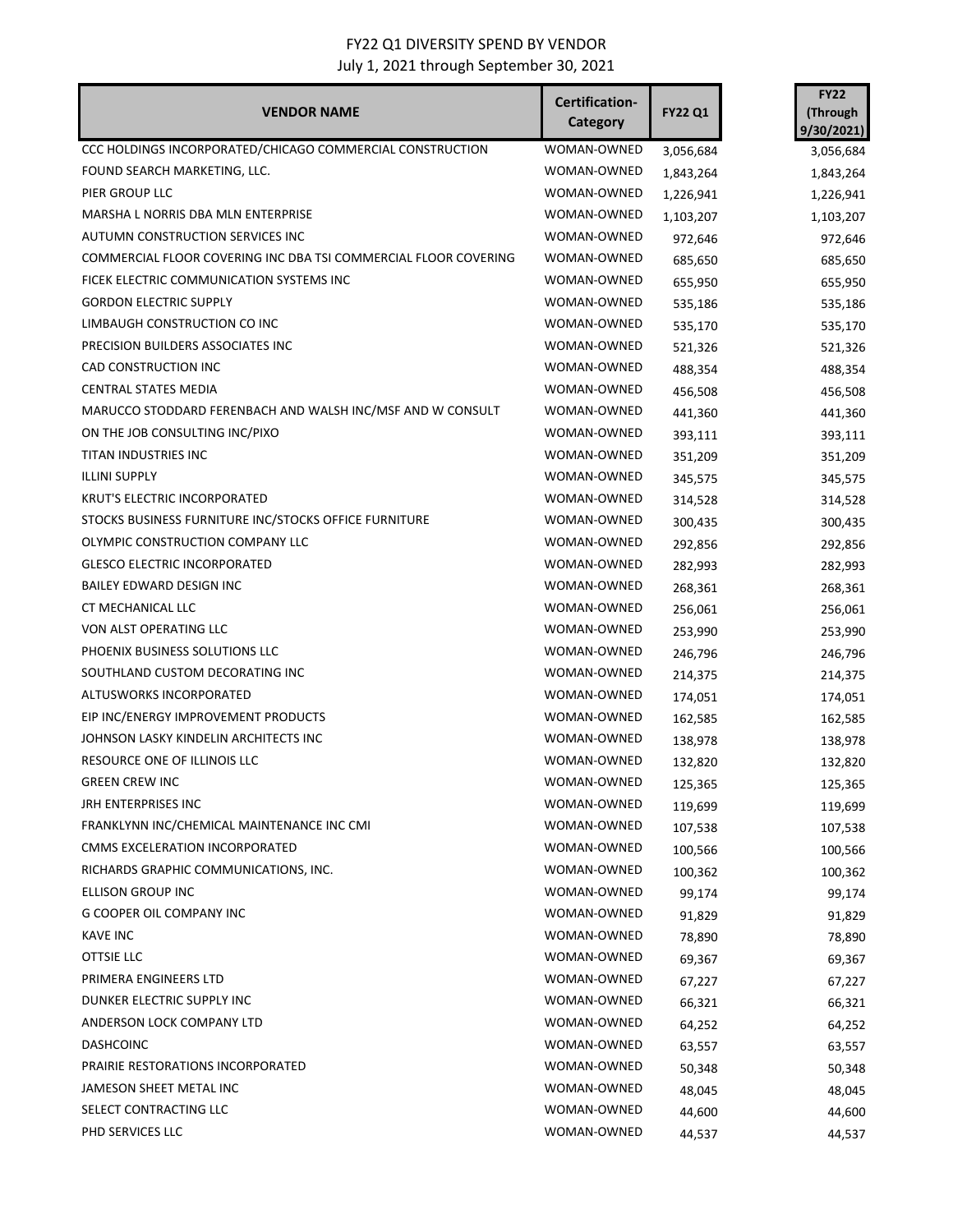| A LUCAS SONS STEEL                             | WOMAN-OWNED | 43,975 | 43,975 |
|------------------------------------------------|-------------|--------|--------|
| TRANSFORMATIONS BY WIELAND INC                 | WOMAN-OWNED | 41,235 | 41,235 |
| <b>3BC ENTERPRISES INC</b>                     | WOMAN-OWNED | 39,712 | 39,712 |
| CALUMET DECORATING SERVICE INC                 | WOMAN-OWNED | 38,620 | 38,620 |
| <b>BRUSH ARCHITECTS LLC</b>                    | WOMAN-OWNED | 38,545 | 38,545 |
| POOL ADMINISTRATORS INCORPORATED               | WOMAN-OWNED | 34,228 | 34,228 |
| FH CANN AND ASSOCIATES INC                     | WOMAN-OWNED | 32,038 | 32,038 |
| DCC MARKETING LLC                              | WOMAN-OWNED | 31,969 | 31,969 |
| WATTS COPY SYSTEMS INC                         | WOMAN-OWNED | 31,033 | 31,033 |
| <b>EVERGREEN SUPPLY</b>                        | WOMAN-OWNED | 30,650 | 30,650 |
| COLMAN BROHAN AND DAVIS INC/CBD MARKETING      | WOMAN-OWNED | 28,958 | 28,958 |
| TILTON KELLY AND BELL LLC                      | WOMAN-OWNED | 27,778 | 27,778 |
| KATCO DEVELOPMENT INC                          | WOMAN-OWNED | 24,330 | 24,330 |
| A2 LANDSCAPE CONTRACTORS                       | WOMAN-OWNED | 24,151 | 24,151 |
| AMERICAN PRECISION SUPPLY INC                  | WOMAN-OWNED | 23,698 | 23,698 |
| NICKA AND ASSOCIATES INC                       | WOMAN-OWNED | 22,820 | 22,820 |
| M HARRIS AND CO                                | WOMAN-OWNED | 22,500 | 22,500 |
| RD MCMILLEN ENTERPRISES INCORPORATED           | WOMAN-OWNED | 22,453 | 22,453 |
| FUHRMANN ENGINEERING INCORPORATED              | WOMAN-OWNED | 22,213 | 22,213 |
| RELIABLE ENVIRONMENTAL SOLUTIONS INCORPORATED  | WOMAN-OWNED | 19,982 | 19,982 |
| CAREIT HEALTH LLC/NOWPOW                       | WOMAN-OWNED | 19,599 | 19,599 |
| DRAPERIES AND INTERIORS BY DESIGN INCORPORATED | WOMAN-OWNED | 18,884 | 18,884 |
| STILES OFFICE SOLUTIONS, INC.                  | WOMAN-OWNED | 18,544 | 18,544 |
| SEICO INC                                      | WOMAN-OWNED | 16,451 | 16,451 |
| VIXEN CONSTRUCTION INC                         | WOMAN-OWNED | 15,177 | 15,177 |
| ALL TECH ENERGY INC                            | WOMAN-OWNED | 14,362 | 14,362 |
| SUPERIOR FLOOR COVERING INC                    | WOMAN-OWNED | 14,087 | 14,087 |
| <b>FINKEL SUPPLY INC</b>                       | WOMAN-OWNED | 13,376 | 13,376 |
| CR SCHMIDT INC                                 | WOMAN-OWNED | 12,733 | 12,733 |
| TERRA ENGINEERING LTD                          | WOMAN-OWNED | 10,384 | 10,384 |
| CANINO ELECTRIC COMPANY                        | WOMAN-OWNED | 10,205 | 10,205 |
| <b>J-MAC ASSOCIATES LIMITED</b>                | WOMAN-OWNED | 9,866  | 9,866  |
| CARNOW CONIBEAR ASSOC LTD                      | WOMAN-OWNED | 9,737  | 9,737  |
| CHICAGO AREA PLUMBING INCORPORATED             | WOMAN-OWNED | 9,540  | 9,540  |
| JADE CARPENTRY CONTRACTORS INC                 | WOMAN-OWNED | 9,455  | 9,455  |
| UPLAND DESIGN LTD                              | WOMAN-OWNED | 9,117  | 9,117  |
| CAPITOL CONSTRUCTION GROUP LLC/EGIZII ELECTRIC | WOMAN-OWNED | 8,700  | 8,700  |
| <b>CUSTOM UNDERGROUND INCORPORATED</b>         | WOMAN-OWNED | 8,340  | 8,340  |
| EVERY BLOOMIN INDUSTRIAL SUPPLYINC             | WOMAN-OWNED | 7,560  | 7,560  |
| <b>BPI TESTING LLC</b>                         | WOMAN-OWNED | 7,392  | 7,392  |
| BELLA BAGNO INC                                | WOMAN-OWNED | 7,300  | 7,300  |
| <b>WORLD OF PROMOTIONS</b>                     | WOMAN-OWNED | 7,055  | 7,055  |
| DAIGGER SCIENTIFIC INC                         | WOMAN-OWNED | 6,943  | 6,943  |
| <b>CHRISTNER ARCHITECTS</b>                    | WOMAN-OWNED | 6,706  | 6,706  |
| <b>JEET INCORPORATED</b>                       | WOMAN-OWNED | 6,600  | 6,600  |
| ACCURATE BIOMETRICS INCORPORATED               | WOMAN-OWNED | 6,070  | 6,070  |
| HALLETT AND SONS EXPERT MOVERS INC             | WOMAN-OWNED | 5,809  | 5,809  |
| MJB DECORATING INC                             | WOMAN-OWNED | 5,587  | 5,587  |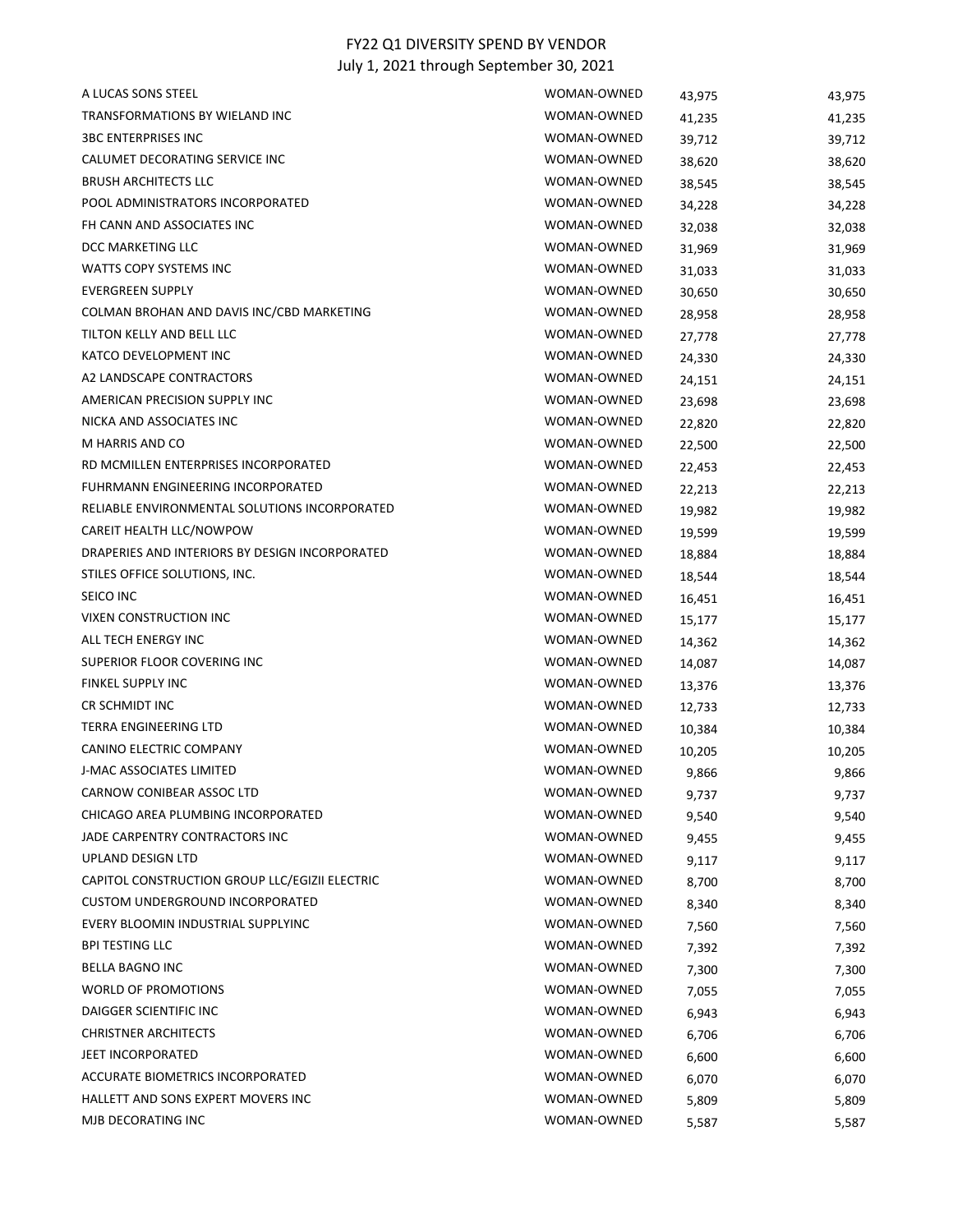|                                                                   | <b>TOTAL</b>               | 18,993,977     | 18,993,977     |
|-------------------------------------------------------------------|----------------------------|----------------|----------------|
|                                                                   |                            |                |                |
| HH OFFICE INCORPORATED/ROGARDS OFFICE PLUS                        | WOMAN-OWNED                | 0              | 0              |
| HIGHLAND POP, LTD.                                                | WOMAN-OWNED                | 205            | 205            |
| <b>HALLAGAN OFFICE SUPPLY</b>                                     | WOMAN-OWNED                | 205            | 205            |
| SJB PROMOTIONS INCORPORATED                                       | WOMAN-OWNED                | 246            | 246            |
| AUDREY J WEINSTEIN DBA A WEINSTEIN AND ASSOCIATES                 | WOMAN-OWNED                | 296            | 296            |
| SEHERIHDE LLC                                                     | WOMAN-OWNED                | 303            | 303            |
| JOHNSON MECHANICAL SERVICE INC                                    | WOMAN-OWNED                | 395            | 395            |
| MULTILINGUAL CONNECTIONS LLC                                      | WOMAN-OWNED                | 534            | 534            |
| EYE Q OPTIQUE INCORPORATED                                        | WOMAN-OWNED                | 549            | 549            |
| DLS INVESTMENTS INCORPORATED/DECATUR BOLT COMPANY                 | WOMAN-OWNED                | 689            | 689            |
| SOUTHWEST SPRING INC                                              | WOMAN-OWNED                | 776            | 776            |
| <b>LANDSCAPE SOLUTIONS LLC</b>                                    | WOMAN-OWNED                | 830            | 830            |
| JACOBSRYAN ASSOCIATES                                             | WOMAN-OWNED                | 866            | 866            |
| <b>TRANSFRMTNS BY WIELAND</b>                                     | WOMAN-OWNED                | 1,012          | 1,012          |
| KA REBAR INC                                                      | WOMAN-OWNED                | 1,234          | 1,234          |
| HAGERMAN AND COMPANY INC                                          | WOMAN-OWNED                | 1,294          | 1,294          |
| <b>WOLF ELECTRIC INCORPORATED</b>                                 | WOMAN-OWNED                | 1,422          | 1,422          |
| MCGINNIS AUTO-ELECTRIC REBUILDING SERVICE, INC                    | WOMAN-OWNED                | 1,567          | 1,567          |
| RELIABLE FIRE EQUIPMENT CO                                        | WOMAN-OWNED                | 1,590          | 1,590          |
| PROTYPE PRINTING INCORPORATED                                     | WOMAN-OWNED                | 1,665          | 1,665          |
| DEAF SERVICES UNLIMITED INC                                       | WOMAN-OWNED                | 1,688          | 1,688          |
| MASSIE MASSIE ASSOCIATES INC                                      | WOMAN-OWNED                | 1,740          | 1,740          |
| MEDICAL EXPRESS AMBULANCE SERVICE INCORPORATED                    | WOMAN-OWNED                | 1,846          | 1,846          |
| ELIZABETH A BLANKENSHIP DBA BPI TESTING LLC                       | WOMAN-OWNED                | 2,000          | 2,000          |
| <b>WRF ENGINEERS LLC</b>                                          | WOMAN-OWNED                | 2,024          | 2,024          |
| <b>EVERLIGHTS INCORPORATED</b>                                    | WOMAN-OWNED                | 2,050          | 2,050          |
| DILLON REPORTING SERVICE                                          | WOMAN-OWNED                | 2,145          | 2,145          |
| ADCO ADVERTISING AGENCY INC                                       | WOMAN-OWNED                | 2,560          | 2,560          |
| ILLINI FIRE EQUIPMENT CO INC                                      | WOMAN-OWNED                | 2,652          | 2,652          |
| <b>EXPRESS BUSINESS PRODUCTS LLC</b>                              | WOMAN-OWNED                | 3,349          | 3,349          |
| PROGRESSIVE INDUSTRIES INC                                        | WOMAN-OWNED                | 3,534          | 3,534          |
| RADA ARCHITECTS LTD                                               | WOMAN-OWNED                | 3,668<br>3,551 | 3,668<br>3,551 |
| YOUR PARTNER PROMOTIONS INC                                       | WOMAN-OWNED                | 3,826          |                |
| COTTER CONSULTING INC                                             | WOMAN-OWNED                | 3,946          | 3,946<br>3,826 |
| CONTINENTAL TRANSPORTATION SOLUTIONS INC                          | WOMAN-OWNED                | 4,046          | 4,046          |
| <b>KELLEY ORNAMENTAL IRON</b>                                     | WOMAN-OWNED                | 4,212          | 4,212          |
| MIDCO ELECTRIC SUPPLY INC                                         | WOMAN-OWNED                | 4,410          | 4,410          |
| CHICAGO COMMUNICATIONS LLC                                        | WOMAN-OWNED                | 4,446          | 4,446          |
| ELECTRICAL CONTRACTORS INC                                        | WOMAN-OWNED                | 4,810          | 4,810          |
| CIVIL DESIGN INC                                                  | WOMAN-OWNED<br>WOMAN-OWNED | 5,175          | 5,175          |
| <b>KSID INTERIORS INC</b><br>OCCUPATIONAL TRAINING AND SUPPLY INC | WOMAN-OWNED                | 5,292          | 5,292          |
| <b>HENSLEY COMPANY INC</b>                                        | WOMAN-OWNED                | 5,354          | 5,354          |
| M AND G GRAPHICS INC                                              | WOMAN-OWNED                | 5,365          | 5,365          |
| WOODLAND VALUATION SERVICES LLC/APPRAISAL ASSOCIATES              | WOMAN-OWNED                | 5,500          | 5,500          |
|                                                                   |                            |                |                |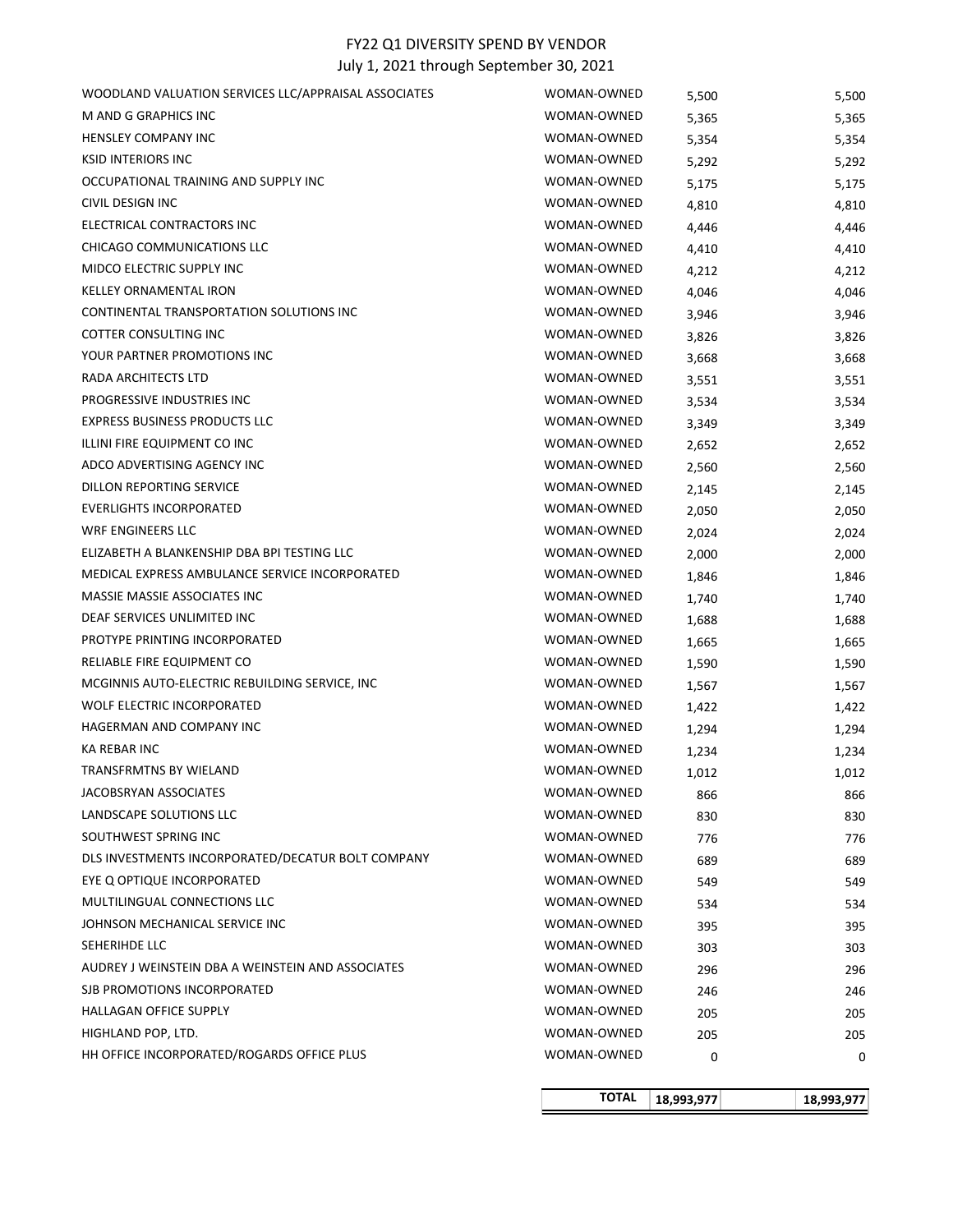| <b>VENDOR NAME</b>                                         | <b>Certification-Category</b>     | <b>FY22 Q1</b> | <b>FY22</b><br>(Through<br>9/30/2021 |
|------------------------------------------------------------|-----------------------------------|----------------|--------------------------------------|
| CHICAGO LIGHTHOUSE FOR PEOPLE WHO ARE BLIND AND VISUALLY I | DISABLED/SHELTERED/REHABILITATION | 2,136,245      | 2,136,245                            |
| ADA S MCKINLEY COMMUNITY SERVICES INCORPORATED             | DISABLED/SHELTERED/REHABILITATION | 69,471         | 69,471                               |
| DEVELOPMENTAL SERVICES CENTER                              | DISABLED/SHELTERED/REHABILITATION | 43,935         | 43,935                               |
| LCM ARCHITECTS LLC                                         | DISABLED/SHELTERED/REHABILITATION | 21,825         | 21,825                               |
| <b>ENVISION UNLIMITED</b>                                  | DISABLED/SHELTERED/REHABILITATION | 21,162         | 21,162                               |
| T. CASTRO PRODUCE, INC.                                    | DISABLED/SHELTERED/REHABILITATION | 7,025          | 7,025                                |
| <b>COMMUNITY SUPPORT SYSTEMS</b>                           | DISABLED/SHELTERED/REHABILITATION | 630            | 630                                  |
| <b>CROONERS</b>                                            | DISABLED/SHELTERED/REHABILITATION | 304            | 304                                  |
| BRIDGEWAY INCORPORATED                                     | DISABLED/SHELTERED/REHABILITATION | 300            | 300                                  |
|                                                            |                                   |                |                                      |

| <b>TOTAL</b> | 2,300,897 | 2,300,897 |
|--------------|-----------|-----------|
|              |           |           |